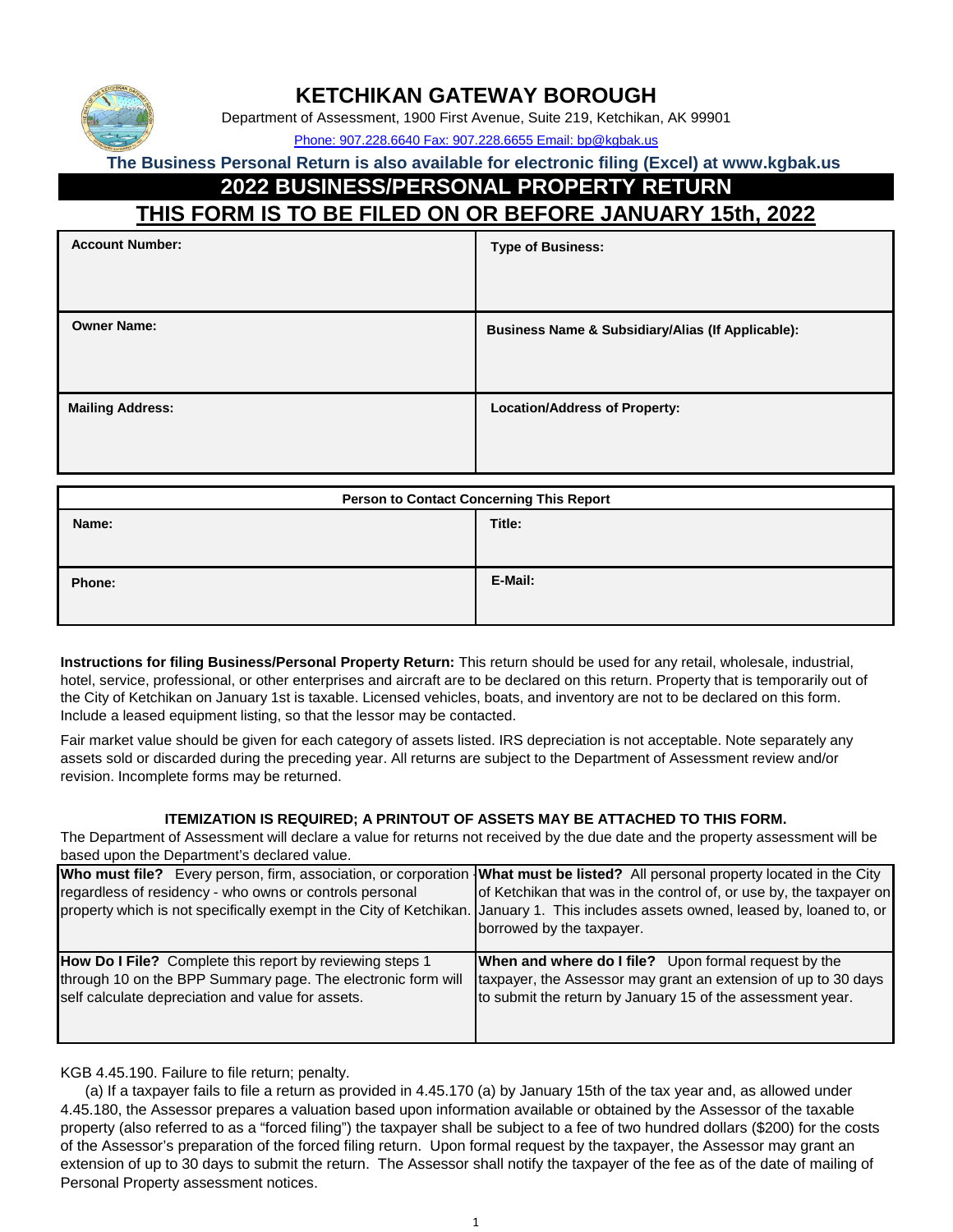#### **KETCHIKAN GATEWAY BOROUGH**

Department of Assessment, 1900 First Avenue, Suite 219, Ketchikan, AK 99901

**Phone: 907.228.6640 Fax: 907.228.6655 Email: bp@kgbak.us**

**The Business Personal Return is also available for electronic filing (Excel) at www.kgbak.us** 

#### **2022 BUSINESS/PERSONAL PROPERTY RETURN**

**I HEREBY DECLARE OWNERSHIP OR CONTROL OF THE FOLLOWING TAXABLE BUSINESS PROPERTY**

|                               | NO CHANGE FROM PREVIOUS YEAR?                                                       | (Enter "No Change" at right, sign & date return)  |  |
|-------------------------------|-------------------------------------------------------------------------------------|---------------------------------------------------|--|
| <b>NO LONGER IN BUSINESS?</b> |                                                                                     | (Complete lines 1,2,&3 below, sign & date return) |  |
|                               | When did your business close or cease conducting business in the City of Ketchikan: |                                                   |  |
| <u>2</u>                      | Did you sell your business:                                                         |                                                   |  |
|                               | If so, who is the new owner:                                                        |                                                   |  |

**3**

| <b>ASSETS</b> |                                                    |                         |                                       |                     |                            |
|---------------|----------------------------------------------------|-------------------------|---------------------------------------|---------------------|----------------------------|
|               |                                                    | <b>ACQUISITION COST</b> | <b>ACCRUED</b><br><b>DEPRECIATION</b> | <b>MARKET VALUE</b> | <b>FOR OFFICE USE ONLY</b> |
| Pages 3 & 4   | <b>OFFICE EQUIPMENT AND</b><br><b>COMPUTERS</b>    |                         |                                       |                     |                            |
|               |                                                    |                         |                                       |                     |                            |
| Page 5        | <b>FURNITURE, FIXTURES</b><br><b>AND LEASEHOLD</b> |                         |                                       |                     |                            |
|               |                                                    |                         |                                       |                     |                            |
| Page 6        | <b>MACHINERY AND</b><br><b>EQUIPMENT</b>           |                         |                                       |                     |                            |
|               | TOTAL (RND \$100)                                  |                         |                                       |                     |                            |
|               |                                                    |                         |                                       |                     |                            |
| Page 7        | <b>LEASED ASSETS</b>                               |                         |                                       | <b>SEE PAGE 6</b>   |                            |

| Page 7 | <b>SOLD OR DISPOSED</b><br><b>IASSETS</b> | <b>SEE PAGE 7</b> |
|--------|-------------------------------------------|-------------------|

#### **AIRCRAFT & HELICOPTERS**

**MARKET VALUE**

| Page 8 | <b>AIRCRAFT</b>                     |                         |  |
|--------|-------------------------------------|-------------------------|--|
|        | <b>SOLD AIRCRAFT</b>                |                         |  |
|        | <b>TRANSFER PRICE</b><br>(AIRCRAFT) | <b>BUYERS NAME</b>      |  |
|        | <b>TRANSFER DATE</b>                | <b>IMAILING ADDRESS</b> |  |

#### **SIGNATURE/TITLE OF PERSON PREPARING RETURN**

**Please print name(s) here so that we may correctly identify the contact person for this report if needed.**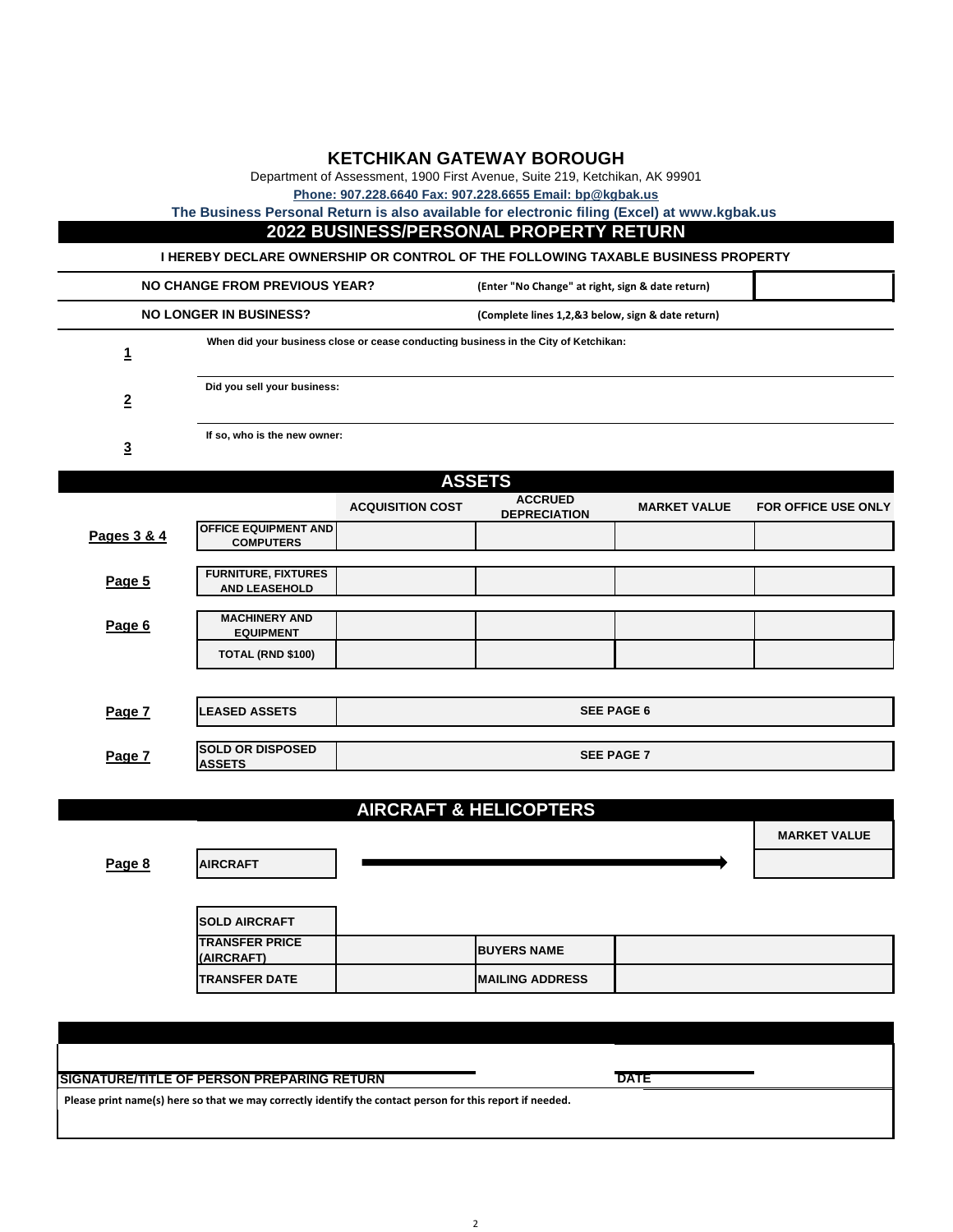### **COMPUTERS & SOFTWARE**

| <b>ITEM</b>        |                         | <b>YEAR</b>     | <b>ECONOMIC</b> | <b>DEPRECIATION</b> | <b>MARKET VALUE</b> |
|--------------------|-------------------------|-----------------|-----------------|---------------------|---------------------|
| <b>DESCRIPTION</b> | <b>ACQUISITION COST</b> | <b>ACQUIRED</b> | <b>LIFE</b>     |                     |                     |
|                    |                         |                 |                 |                     |                     |
|                    |                         |                 |                 |                     |                     |
|                    |                         |                 |                 |                     |                     |
|                    |                         |                 |                 |                     |                     |
|                    |                         |                 |                 |                     |                     |
|                    |                         |                 |                 |                     |                     |
|                    |                         |                 |                 |                     |                     |
|                    |                         |                 |                 |                     |                     |
|                    |                         |                 |                 |                     |                     |
|                    |                         |                 |                 |                     |                     |
|                    |                         |                 |                 |                     |                     |
|                    |                         |                 |                 |                     |                     |
|                    |                         |                 |                 |                     |                     |
|                    |                         |                 |                 |                     |                     |
|                    |                         |                 |                 |                     |                     |
|                    |                         |                 |                 |                     |                     |
|                    |                         |                 |                 |                     |                     |
|                    |                         |                 |                 |                     |                     |
|                    |                         |                 |                 |                     |                     |
|                    |                         |                 |                 |                     |                     |
|                    |                         |                 |                 |                     |                     |
|                    |                         |                 |                 |                     |                     |
|                    |                         |                 |                 |                     |                     |
|                    |                         |                 |                 |                     |                     |
|                    |                         |                 |                 |                     |                     |
|                    |                         |                 |                 |                     |                     |
|                    |                         |                 |                 |                     |                     |
|                    |                         |                 |                 |                     |                     |
|                    |                         |                 |                 |                     |                     |
|                    |                         |                 |                 |                     |                     |
|                    |                         |                 |                 |                     |                     |
|                    |                         |                 |                 |                     |                     |
|                    |                         |                 |                 |                     |                     |
|                    |                         |                 |                 |                     |                     |
|                    |                         |                 |                 |                     |                     |
|                    |                         |                 |                 |                     |                     |
|                    |                         |                 |                 |                     |                     |
|                    |                         |                 |                 |                     |                     |
|                    |                         |                 |                 |                     |                     |
|                    |                         |                 |                 |                     |                     |
|                    |                         |                 |                 |                     |                     |
|                    |                         |                 |                 |                     |                     |
|                    |                         |                 |                 |                     |                     |
|                    |                         |                 |                 |                     |                     |
|                    |                         |                 |                 |                     |                     |
|                    |                         |                 |                 |                     |                     |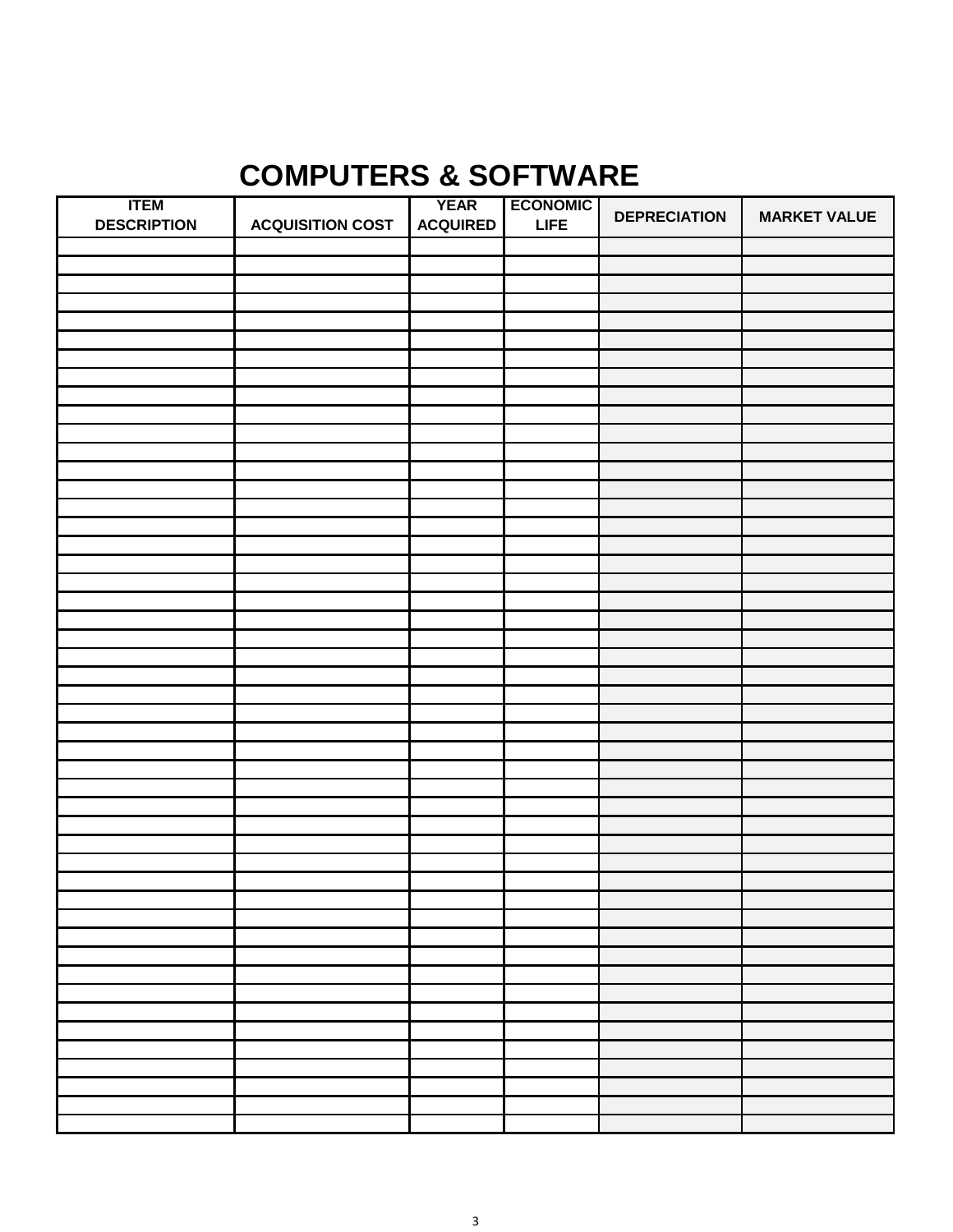## **OFFICE EQUIPMENT**

| <b>ITEM</b>        |                         | <b>YEAR</b>     | <b>ECONOMIC</b> | <b>DEPRECIATION</b> | <b>MARKET VALUE</b> |
|--------------------|-------------------------|-----------------|-----------------|---------------------|---------------------|
| <b>DESCRIPTION</b> | <b>ACQUISITION COST</b> | <b>ACQUIRED</b> | <b>LIFE</b>     |                     |                     |
|                    |                         |                 |                 |                     |                     |
|                    |                         |                 |                 |                     |                     |
|                    |                         |                 |                 |                     |                     |
|                    |                         |                 |                 |                     |                     |
|                    |                         |                 |                 |                     |                     |
|                    |                         |                 |                 |                     |                     |
|                    |                         |                 |                 |                     |                     |
|                    |                         |                 |                 |                     |                     |
|                    |                         |                 |                 |                     |                     |
|                    |                         |                 |                 |                     |                     |
|                    |                         |                 |                 |                     |                     |
|                    |                         |                 |                 |                     |                     |
|                    |                         |                 |                 |                     |                     |
|                    |                         |                 |                 |                     |                     |
|                    |                         |                 |                 |                     |                     |
|                    |                         |                 |                 |                     |                     |
|                    |                         |                 |                 |                     |                     |
|                    |                         |                 |                 |                     |                     |
|                    |                         |                 |                 |                     |                     |
|                    |                         |                 |                 |                     |                     |
|                    |                         |                 |                 |                     |                     |
|                    |                         |                 |                 |                     |                     |
|                    |                         |                 |                 |                     |                     |
|                    |                         |                 |                 |                     |                     |
|                    |                         |                 |                 |                     |                     |
|                    |                         |                 |                 |                     |                     |
|                    |                         |                 |                 |                     |                     |
|                    |                         |                 |                 |                     |                     |
|                    |                         |                 |                 |                     |                     |
|                    |                         |                 |                 |                     |                     |
|                    |                         |                 |                 |                     |                     |
|                    |                         |                 |                 |                     |                     |
|                    |                         |                 |                 |                     |                     |
|                    |                         |                 |                 |                     |                     |
|                    |                         |                 |                 |                     |                     |
|                    |                         |                 |                 |                     |                     |
|                    |                         |                 |                 |                     |                     |
|                    |                         |                 |                 |                     |                     |
|                    |                         |                 |                 |                     |                     |
|                    |                         |                 |                 |                     |                     |
|                    |                         |                 |                 |                     |                     |
|                    |                         |                 |                 |                     |                     |
|                    |                         |                 |                 |                     |                     |
|                    |                         |                 |                 |                     |                     |
|                    |                         |                 |                 |                     |                     |
|                    |                         |                 |                 |                     |                     |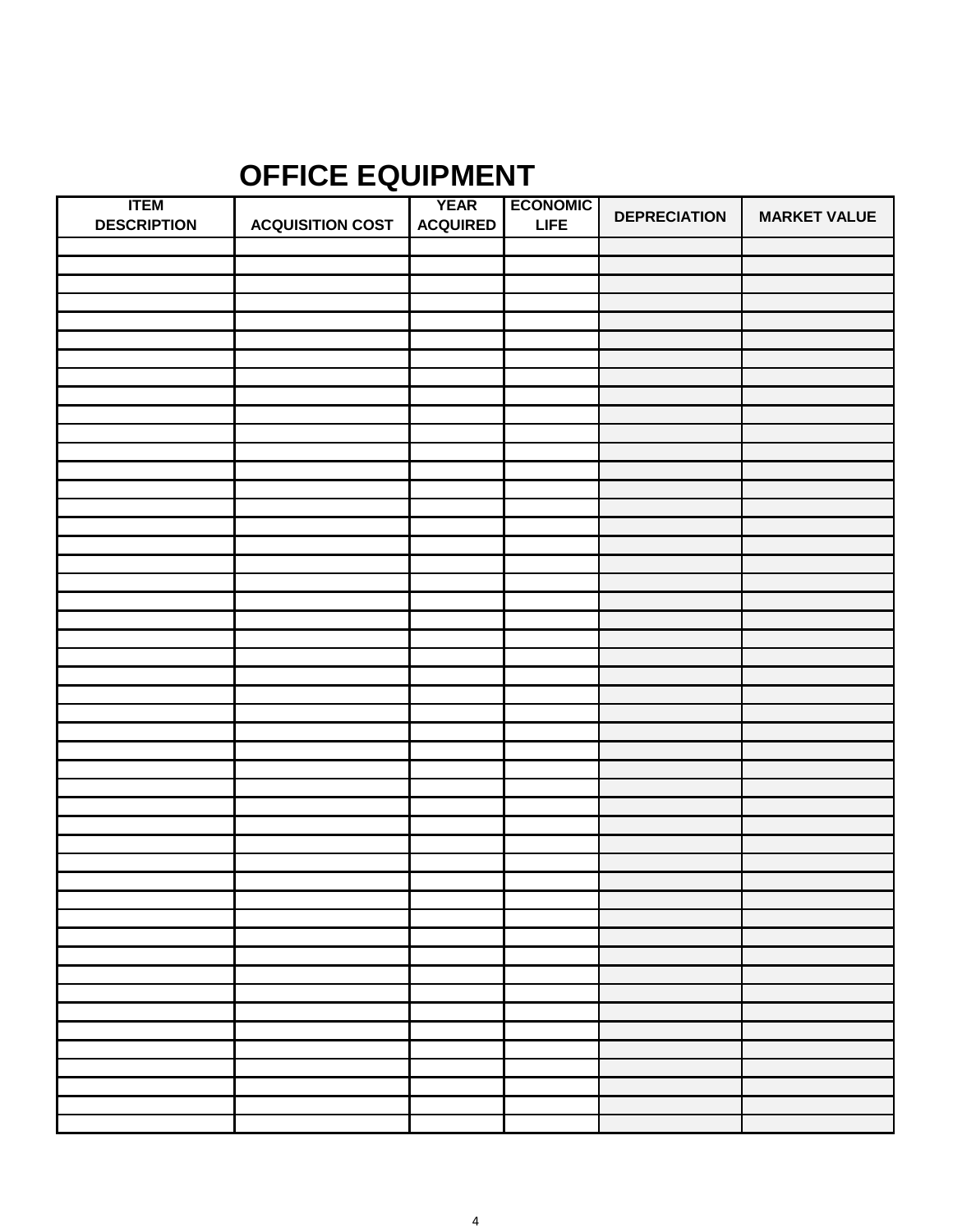## **FURNITURE, FIXTURES & LEASEHOLD**

| <b>ITEM</b>        | <b>ACQUISITION</b> | <b>YEAR</b>     |             | <b>ECONOMIC DEPRECIATE</b> |                     |                     |
|--------------------|--------------------|-----------------|-------------|----------------------------|---------------------|---------------------|
| <b>DESCRIPTION</b> | <b>COST</b>        | <b>ACQUIRED</b> | <b>LIFE</b> | YES / NO                   | <b>DEPRECIATION</b> | <b>MARKET VALUE</b> |
|                    |                    |                 |             |                            |                     |                     |
|                    |                    |                 |             |                            |                     |                     |
|                    |                    |                 |             |                            |                     |                     |
|                    |                    |                 |             |                            |                     |                     |
|                    |                    |                 |             |                            |                     |                     |
|                    |                    |                 |             |                            |                     |                     |
|                    |                    |                 |             |                            |                     |                     |
|                    |                    |                 |             |                            |                     |                     |
|                    |                    |                 |             |                            |                     |                     |
|                    |                    |                 |             |                            |                     |                     |
|                    |                    |                 |             |                            |                     |                     |
|                    |                    |                 |             |                            |                     |                     |
|                    |                    |                 |             |                            |                     |                     |
|                    |                    |                 |             |                            |                     |                     |
|                    |                    |                 |             |                            |                     |                     |
|                    |                    |                 |             |                            |                     |                     |
|                    |                    |                 |             |                            |                     |                     |
|                    |                    |                 |             |                            |                     |                     |
|                    |                    |                 |             |                            |                     |                     |
|                    |                    |                 |             |                            |                     |                     |
|                    |                    |                 |             |                            |                     |                     |
|                    |                    |                 |             |                            |                     |                     |
|                    |                    |                 |             |                            |                     |                     |
|                    |                    |                 |             |                            |                     |                     |
|                    |                    |                 |             |                            |                     |                     |
|                    |                    |                 |             |                            |                     |                     |
|                    |                    |                 |             |                            |                     |                     |
|                    |                    |                 |             |                            |                     |                     |
|                    |                    |                 |             |                            |                     |                     |
|                    |                    |                 |             |                            |                     |                     |
|                    |                    |                 |             |                            |                     |                     |
|                    |                    |                 |             |                            |                     |                     |
|                    |                    |                 |             |                            |                     |                     |
|                    |                    |                 |             |                            |                     |                     |
|                    |                    |                 |             |                            |                     |                     |
|                    |                    |                 |             |                            |                     |                     |
|                    |                    |                 |             |                            |                     |                     |
|                    |                    |                 |             |                            |                     |                     |
|                    |                    |                 |             |                            |                     |                     |
|                    |                    |                 |             |                            |                     |                     |
|                    |                    |                 |             |                            |                     |                     |
|                    |                    |                 |             |                            |                     |                     |
|                    |                    |                 |             |                            |                     |                     |
|                    |                    |                 |             |                            |                     |                     |
|                    |                    |                 |             |                            |                     |                     |
|                    |                    |                 |             |                            |                     |                     |
|                    |                    |                 |             |                            |                     |                     |
|                    |                    |                 |             |                            |                     |                     |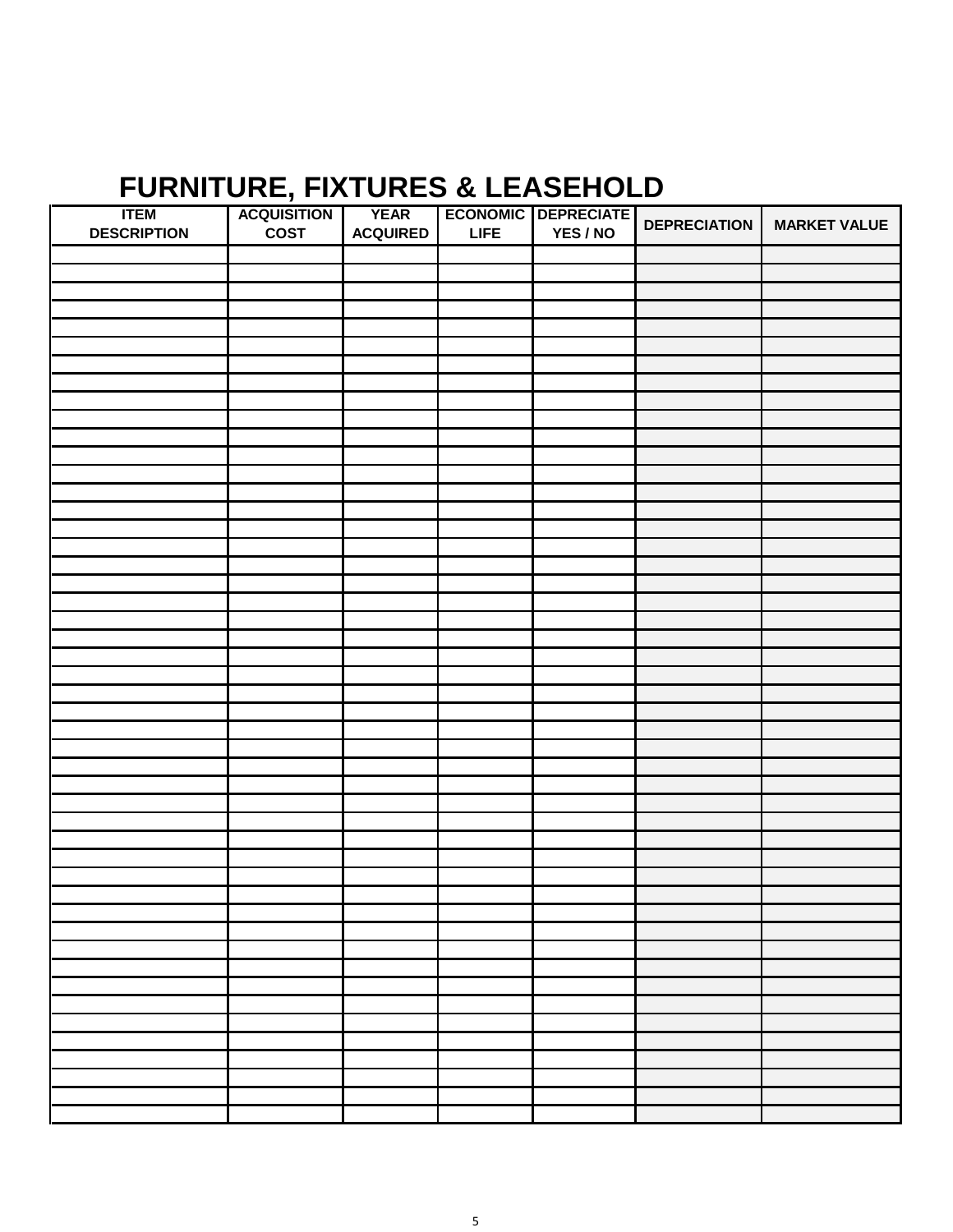## **MACHINERY & EQUIPMENT**

| <b>ITEM</b>        | <b>ACQUISITION</b> | <b>YEAR</b>     | <b>ECONOMIC</b> |                     |                     |
|--------------------|--------------------|-----------------|-----------------|---------------------|---------------------|
| <b>DESCRIPTION</b> | <b>COST</b>        | <b>ACQUIRED</b> | <b>LIFE</b>     | <b>DEPRECIATION</b> | <b>MARKET VALUE</b> |
|                    |                    |                 |                 |                     |                     |
|                    |                    |                 |                 |                     |                     |
|                    |                    |                 |                 |                     |                     |
|                    |                    |                 |                 |                     |                     |
|                    |                    |                 |                 |                     |                     |
|                    |                    |                 |                 |                     |                     |
|                    |                    |                 |                 |                     |                     |
|                    |                    |                 |                 |                     |                     |
|                    |                    |                 |                 |                     |                     |
|                    |                    |                 |                 |                     |                     |
|                    |                    |                 |                 |                     |                     |
|                    |                    |                 |                 |                     |                     |
|                    |                    |                 |                 |                     |                     |
|                    |                    |                 |                 |                     |                     |
|                    |                    |                 |                 |                     |                     |
|                    |                    |                 |                 |                     |                     |
|                    |                    |                 |                 |                     |                     |
|                    |                    |                 |                 |                     |                     |
|                    |                    |                 |                 |                     |                     |
|                    |                    |                 |                 |                     |                     |
|                    |                    |                 |                 |                     |                     |
|                    |                    |                 |                 |                     |                     |
|                    |                    |                 |                 |                     |                     |
|                    |                    |                 |                 |                     |                     |
|                    |                    |                 |                 |                     |                     |
|                    |                    |                 |                 |                     |                     |
|                    |                    |                 |                 |                     |                     |
|                    |                    |                 |                 |                     |                     |
|                    |                    |                 |                 |                     |                     |
|                    |                    |                 |                 |                     |                     |
|                    |                    |                 |                 |                     |                     |
|                    |                    |                 |                 |                     |                     |
|                    |                    |                 |                 |                     |                     |
|                    |                    |                 |                 |                     |                     |
|                    |                    |                 |                 |                     |                     |
|                    |                    |                 |                 |                     |                     |
|                    |                    |                 |                 |                     |                     |
|                    |                    |                 |                 |                     |                     |
|                    |                    |                 |                 |                     |                     |
|                    |                    |                 |                 |                     |                     |
|                    |                    |                 |                 |                     |                     |
|                    |                    |                 |                 |                     |                     |
|                    |                    |                 |                 |                     |                     |
|                    |                    |                 |                 |                     |                     |
|                    |                    |                 |                 |                     |                     |
|                    |                    |                 |                 |                     |                     |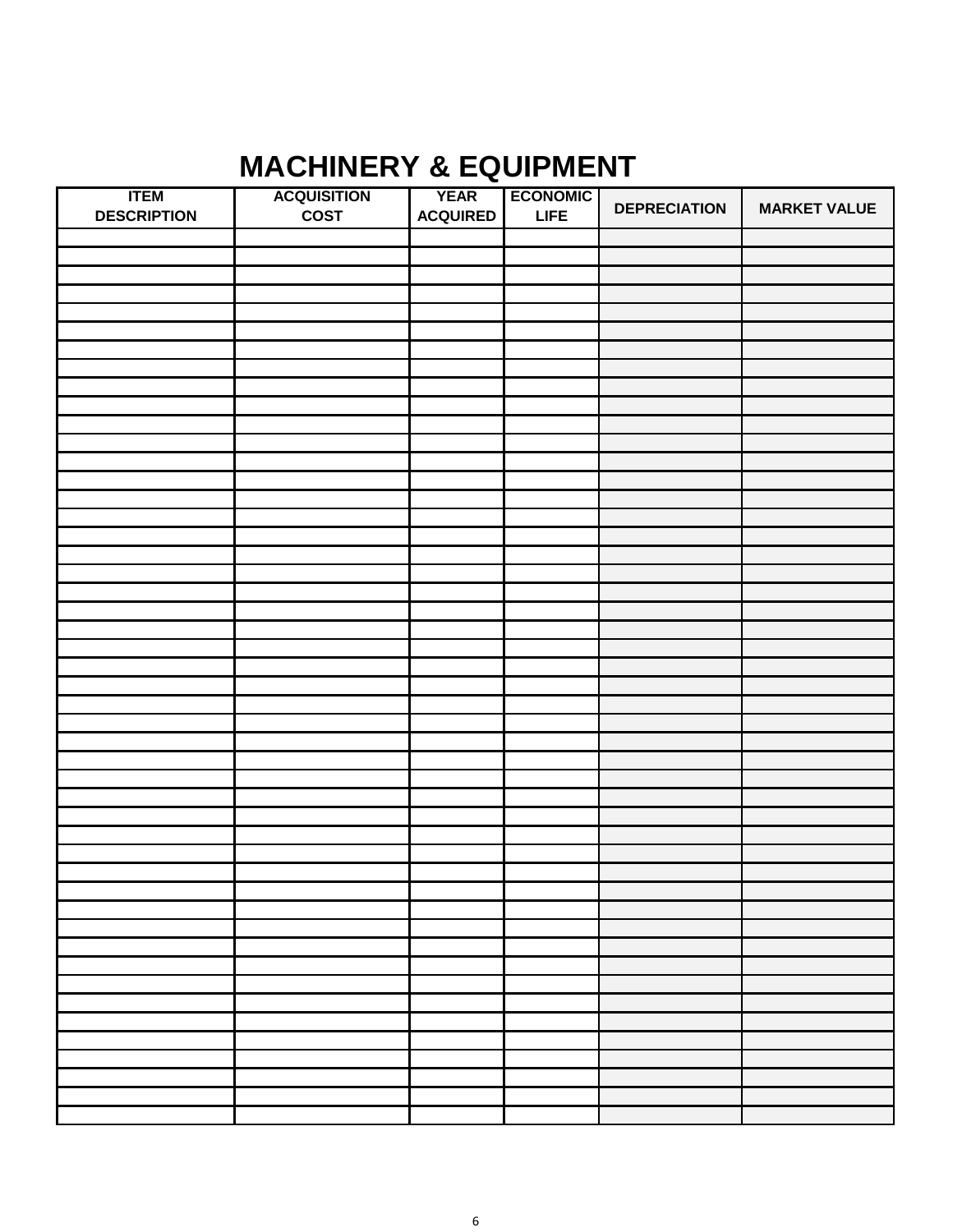## **LEASED AND SOLD ASSETS**

| <b>LEASED / SOLD</b><br><b>ITEM DESCRIPTION</b> | LEASE (L)<br>SOLD (S) | <b>LESSOR / BUYER</b> | <b>ADDRESS</b> |
|-------------------------------------------------|-----------------------|-----------------------|----------------|
|                                                 |                       |                       |                |
|                                                 |                       |                       |                |
|                                                 |                       |                       |                |
|                                                 |                       |                       |                |
|                                                 |                       |                       |                |
|                                                 |                       |                       |                |
|                                                 |                       |                       |                |
|                                                 |                       |                       |                |
|                                                 |                       |                       |                |
|                                                 |                       |                       |                |
|                                                 |                       |                       |                |
|                                                 |                       |                       |                |
|                                                 |                       |                       |                |
|                                                 |                       |                       |                |
|                                                 |                       |                       |                |
|                                                 |                       |                       |                |
|                                                 |                       |                       |                |
|                                                 |                       |                       |                |
|                                                 |                       |                       |                |
|                                                 |                       |                       |                |
|                                                 |                       |                       |                |
|                                                 |                       |                       |                |
|                                                 |                       |                       |                |
|                                                 |                       |                       |                |
|                                                 |                       |                       |                |
|                                                 |                       |                       |                |
|                                                 |                       |                       |                |
|                                                 |                       |                       |                |
|                                                 |                       |                       |                |
|                                                 |                       |                       |                |
|                                                 |                       |                       |                |
|                                                 |                       |                       |                |
|                                                 |                       |                       |                |
|                                                 |                       |                       |                |
|                                                 |                       |                       |                |
|                                                 |                       |                       |                |
|                                                 |                       |                       |                |
|                                                 |                       |                       |                |
|                                                 |                       |                       |                |
|                                                 |                       |                       |                |
|                                                 |                       |                       |                |
|                                                 |                       |                       |                |
|                                                 |                       |                       |                |
|                                                 |                       |                       |                |
|                                                 |                       |                       |                |
|                                                 |                       |                       |                |
|                                                 |                       |                       |                |
|                                                 |                       |                       |                |
|                                                 |                       |                       |                |
|                                                 |                       |                       |                |
|                                                 |                       |                       |                |
|                                                 |                       |                       |                |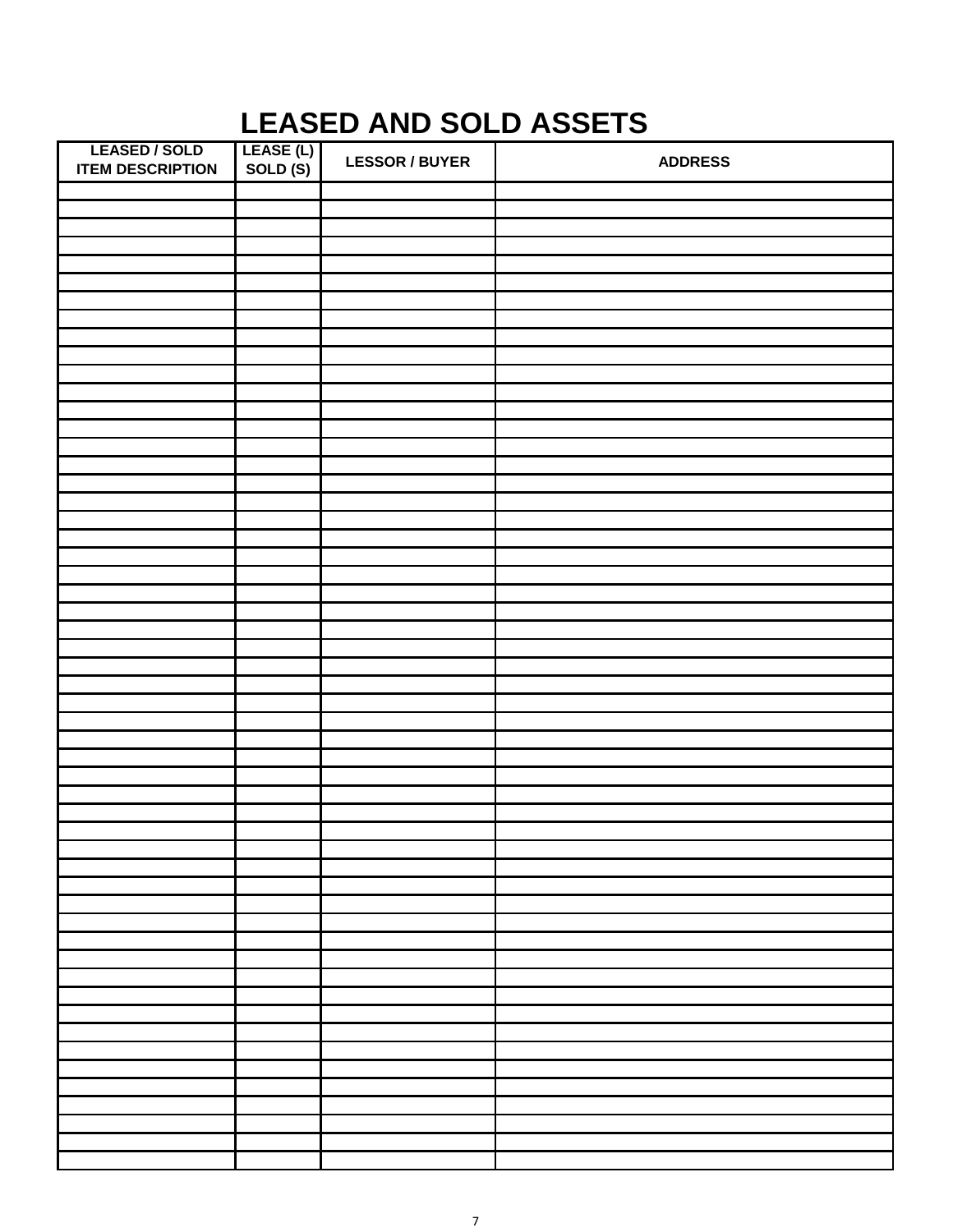# **AIRCRAFT AND HELICOPTERS**

| <b>MANUFACTURER</b> | <b>MODEL</b> | <b>TAIL NUMBER</b> | YEAR BUILT MARKET VALUE |
|---------------------|--------------|--------------------|-------------------------|
|                     |              |                    |                         |
|                     |              |                    |                         |
|                     |              |                    |                         |
|                     |              |                    |                         |
|                     |              |                    |                         |
|                     |              |                    |                         |
|                     |              |                    |                         |
|                     |              |                    |                         |
|                     |              |                    |                         |
|                     |              |                    |                         |
|                     |              |                    |                         |
|                     |              |                    |                         |
|                     |              |                    |                         |
|                     |              |                    |                         |
|                     |              |                    |                         |
|                     |              |                    |                         |
|                     |              |                    |                         |
|                     |              |                    |                         |
|                     |              |                    |                         |
|                     |              |                    |                         |
|                     |              |                    |                         |
|                     |              |                    |                         |
|                     |              |                    |                         |
|                     |              |                    |                         |
|                     |              |                    |                         |
|                     |              |                    |                         |
|                     |              |                    |                         |
|                     |              |                    |                         |
|                     |              |                    |                         |
|                     |              |                    |                         |
|                     |              |                    |                         |
|                     |              |                    |                         |
|                     |              |                    |                         |
|                     |              |                    |                         |
|                     |              |                    |                         |
|                     |              |                    |                         |
|                     |              |                    |                         |